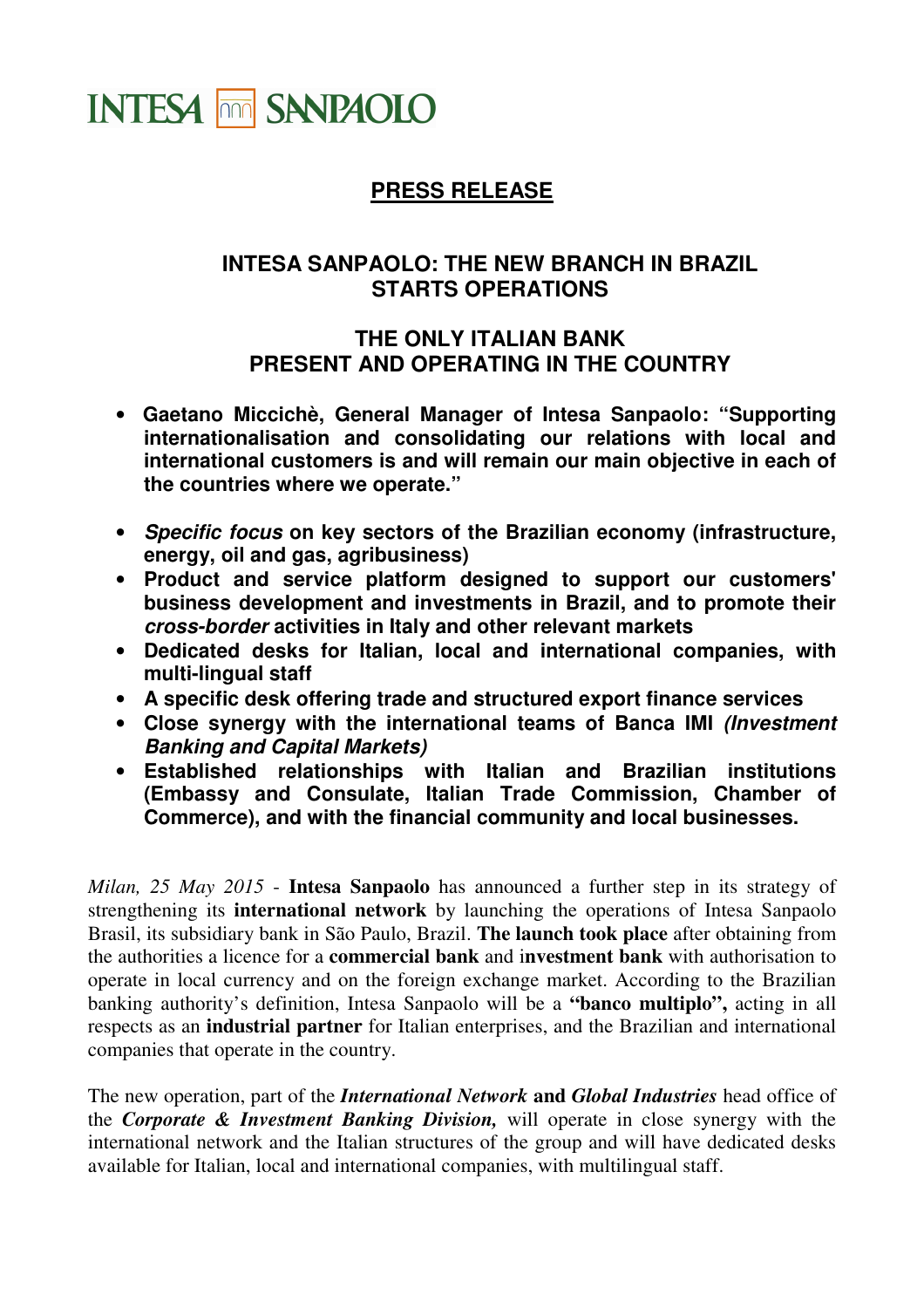**Emphasis** will be placed on key sectors of the Brazilian economy, including **infrastructure**, **oil and gas**, **energy** and **agriculture** (*agribusiness*).

The São Paulo office will provide an enhanced platform of products and services targeted to customer needs and focused on supporting their development and investment. In particular, businesses will be able to benefit from dedicated advisory services for their entry into the Brazilian market and tailor-made solutions for their needs in terms of management of working capital, medium/long-term financial requirements, domestic and international trade flows, and the mitigation of interest rate, currency, treasury and liquidity risks.

The range of services offered includes cash management, trade finance, transaction banking, structured export finance and factoring as well as products for the collection and management of liquidity through the offer of bank certificates of deposits.

Collaboration with **Banca IMI**, the investment bank of the Intesa Sanpaolo Group, also ensures the availability of innovative solutions and expertise in the areas of structured finance, project and infrastructure finance, investment banking and capital markets.

Thanks to its established presence in the country, customers may rely on a large network of relations with Italian and Brazilian institutions (Embassy and Consulate, Italian Trade Commission, Chamber of Commerce), the financial community and local businesses.

**\*\*\*** 

"The launch of operations at the new São Paulo branch represents for our Group a much anticipated consolidation in a market that has always been important for us. In the next few months, our presence will be established as a set-up of primary importance, operating through a real bank, with all the products and services that we can offer companies," said **Gaetano Miccichè**, **General Manager** and **Head of the** *Corporate & Investment Banking Division* of **Intesa Sanpaolo**. "Brazil represents a further step in our organic international growth, a necessary path, which will enable us to support companies in global markets with a view to seizing the best opportunities for the growth and internationalisation of our industrial clients and making available to its local and international clients its experience, professionalism and network, also in Brazil."

The São Paulo branch strengthens the Latin America presence of the Group, already **active in more than 40 countries**. Intesa Sanpaolo, through a network of **branches**, **representative offices** and **banks** specialising in *corporate banking,* is **present in 29 countries,** where it supports local and cross-border corporate clients and businesses. Finally, through its subsidiaries in the **International Subsidiary Banks Division**, it ensures strategic coverage of the territory in **12 other countries** in Central Eastern Europe, the Middle East and North Africa, providing retail and commercial banking as well as corporate banking services.

\*\*\*